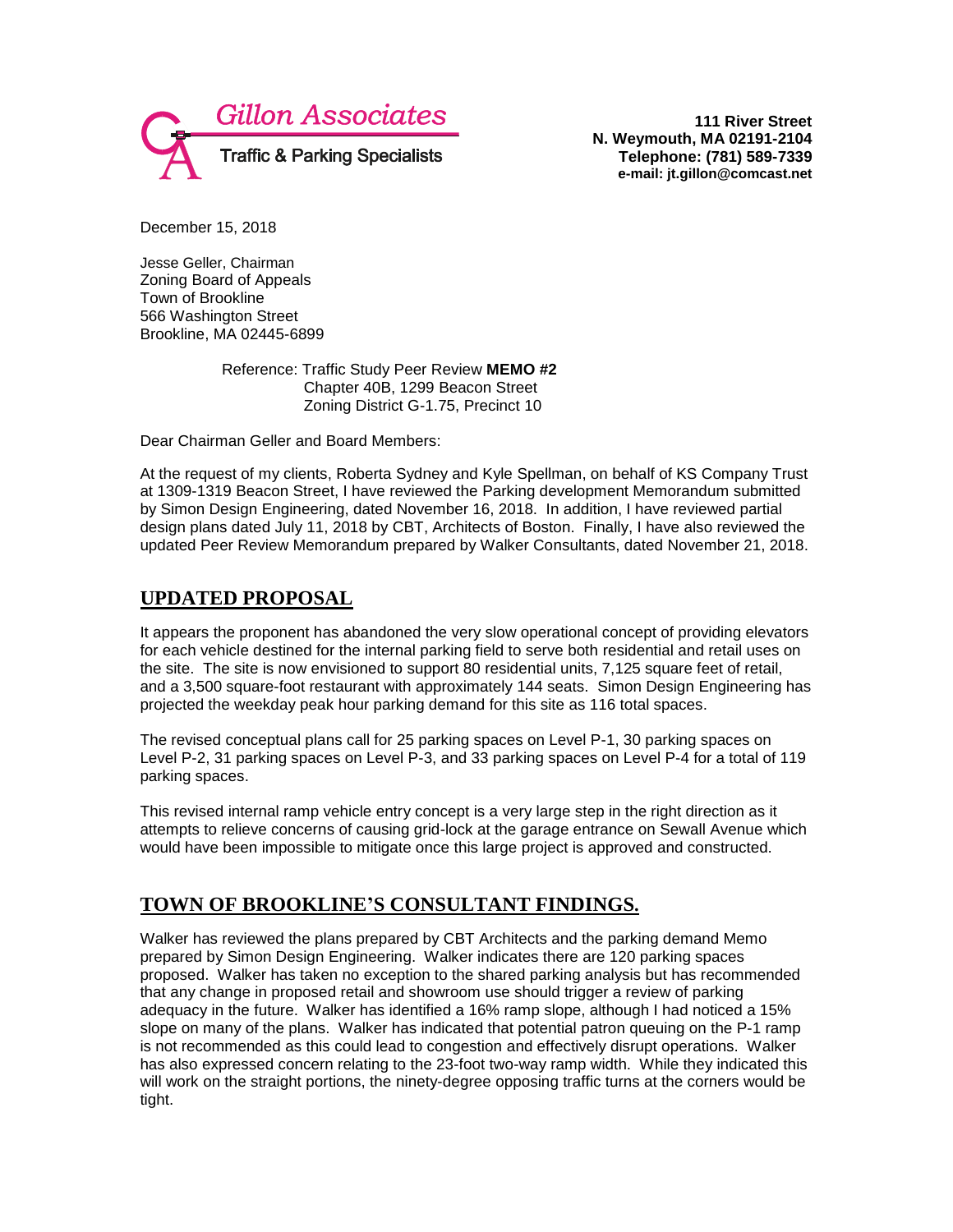# **CONCERNS & COMMENTS**

The modal split and shared parking projections, combined horizontal and vertical curve features of the ramp, narrowness of the ramp, commercial delivery and refuge removal, and resulting consequences of allowing a large problematic retail operation would be consequential and overwhelming to both local businesses and the Town of Brookline. We will cover each of these concerns in turn, however, the overall point remains that this revised proposal, while improved due to the elimination of the elevator lifts, does not alleviate the significant safety concerns created by an overloaded site with insufficient parking and a troubling site circulation program.

## **Parking Supply and Sustainability**

The Proponent has not provided enough easily assessible parking spaces in the revised plan. While the delay to residents and shoppers leaving the site may not be a major concern to off-site stake holders and the Town, we are all concerned about the public safety problems that will be created due to the time it will take for motorists to enter the site due to queuing or stacking from the internal ramp back onto the public streets. Moreover, if the access **and** egress to the parking is particularly cumbersome, many motorists may simply choose to park on-street and in other parking areas to avoid the off-street open parking spaces altogether whether they are at capacity or not. My clients are concerned that motorists will "poach" spaces in their adjacent parking lot because the Proponent has not designed and delivered a well-executed parking and site circulation program.

While the shared parking analysis or rationalization by Simon Design Engineering is interesting, it is certainly not particularly compelling or convincing. Both Proponent and consultant had agreed that the Urban Land Institute (ULI) observed ratios required *adjustments* to capture the unique aspects of this project. Although Brookline would require 160 spaces for the housing portion (2.0 x 80), the consultant's own experience suggested an appropriate ratio for housing parking would be 0.7 to 0.9 spaces per dwelling unit, suggesting 56 – 72 spaces would be needed for the residential element. The Town of Brookline's Zoning requirements would require an additional 42 spaces for the commercial element of 7,125 sf of retail and a restaurant with approximately 140 seats, totaling 202 parking spaces before reductions are applied. While I agree housing demand may not equate to 2.0 spaces per unit in the Coolidge Corner section of Brookline, I still do not see justification for about 0.8 spaces per unit or only 64 spaces here. The Urban Land Institute (ULI) recommended Parking ratio for rental units is 1.65/DU and for owners is 1.85/DU. Although senior housing requires only 0.5 spaces per DU, the definition of seniors was not provided in the back of the book for this use. Most people over the age of 55 continue to drive and can well afford a vehicle. A ride around the off-street parking lots in Brookline on a Saturday morning shows the tenant parking demands do not mesh well with the retail parking demands outside of the work week. There is still no justification presented with convincing reasons about how much the requirements should be waived and to what extent they are justifiable. More parking spaces are required to satisfy both the residential and large retail uses.

Although a fine dining or quality restaurant requires 20.0 parking spaces per one thousand gross square feet (kgsf) according to ULI criteria or 19.0 per kgsf on a Friday according to the Institute of Transportation Engineers (ITE) data, or about 68 spaces, no internal capture rate was identified for the restaurant and, although other modes of transportation will be used including; walking, uber, and taxi, it is still unclear to what extent waivers should be given if the housing element does require more than 0.9 spaces per unit or if the restaurant were to hold special fundraising events or eventually change operation as most restaurants do over time. The primary purpose of the 40B housing program is to create affordable housing, not restaurants with diners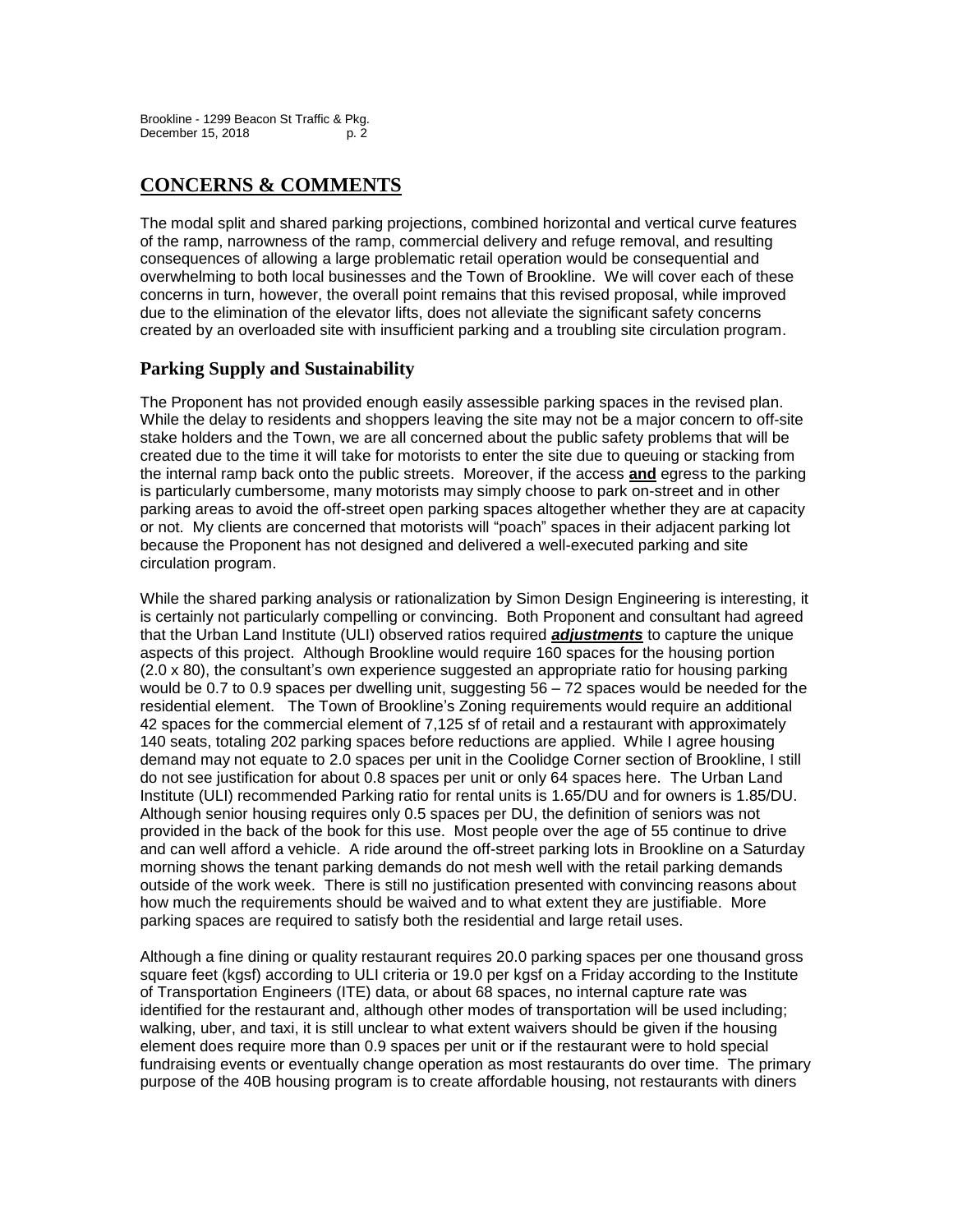and deliveries that create significant traffic concerns. It would be propitious for the Town to prohibit a restaurant use and thus avoid this intense parking burden altogether. Furthermore, insufficient parking allocation has been provided for employees of the restaurant, retail establishments or building management employees. For all these reasons, the Proponent should decrease the size of the retail components of the project to match the accessible spaces he proposes or increase the number of parking spaces while addressing the impedance of the ramp system provided to accommodate residents, caregivers, building employees, shoppers and diners—if a restaurant is indeed allowed as a permitted use.

#### **Parking Ramp Physical Challengers**

The many tight ninety-degree ramp turns are problematic notwithstanding the severe grades, and ramp narrowness. The 90-degree maneuver with less than acceptable stopping sight distance (approximately 45 feet) will be inherently dangerous. Even if the ramps are heated to melt snow and ice, a vehicle travelling down a fifteen to sixteen percent slope will have snow and ice sliding off their cars, creating unsafe travel conditions.

The fifteen to sixteen percent slope is one of the more obvious safety concerns. The American Association of State Highway and Transportation Officials (AASHTO) "Policy on Geometric Design of Highways and Streets"  $7<sup>th</sup>$  Edition, stresses the need for adequate sight distance and a two-way aisle width of 24 to 26 feet. Moreover, on page 4-55 they show a maximum ramp grade of eight percent (8%). The National Cooperative Highway Research Program (NCHRP) indicates the designer should check that walls do not block lines of sight so that a driver may maneuver safely. This design manual suggests a commercial drive not be more than -7% to -8% although the largest commercial drive ever reported was -10%. However, a strictly residential use could average -11% but the largest ever reported in the United States was -15% for residential use. The Institute of Transportation Engineers (ITE) "Guidelines for Driveway Design and Location" concludes on page 35 that a maximum grade should be limited to 15% for residential driveways and 5.0% to 8.0% for commercial driveways.

While a grade may appear to be just a number on a flat plan, I have looked at samples to understand and illustrate the preposterous nature of this steep ramp proposal. Summit Avenue on Corey Hill has a 9% to 10% grade from Mason Terrace to York Terrace. The proposed ramp would be **150% steeper** than that section. Parker Hill Avenue in Boston has a 14% grade (less than that proposed here). Even the Mount Washington service road only averages 12% although there are stretches of 18%. This proposed 15%-16% ramp grade condition is unsafe and should be modified downward.

Age restricted operators also raise special concerns. According to the American Occupational Therapy Association, Inc., the cognitive dexterity generally changes as people age, however, they may be subtle and reduce a driver's ability to detect loss of function. Whether changes in cognitive ability are caused by dementia (such as Alzheimer's disease) or by normal age-related cognitive slowing, some people are not aware that they lack cognitive abilities for safe driving. While specific abilities needed to drive safely—such as vision, memory, physical strength, reaction time, and flexibility—may decline as we age, the rate of change varies greatly among older adults. Narrow ramps with limited site lines on steep grades are unsafe for most drivers, but especially for Seniors, the intended residents of this 55+ age restricted building.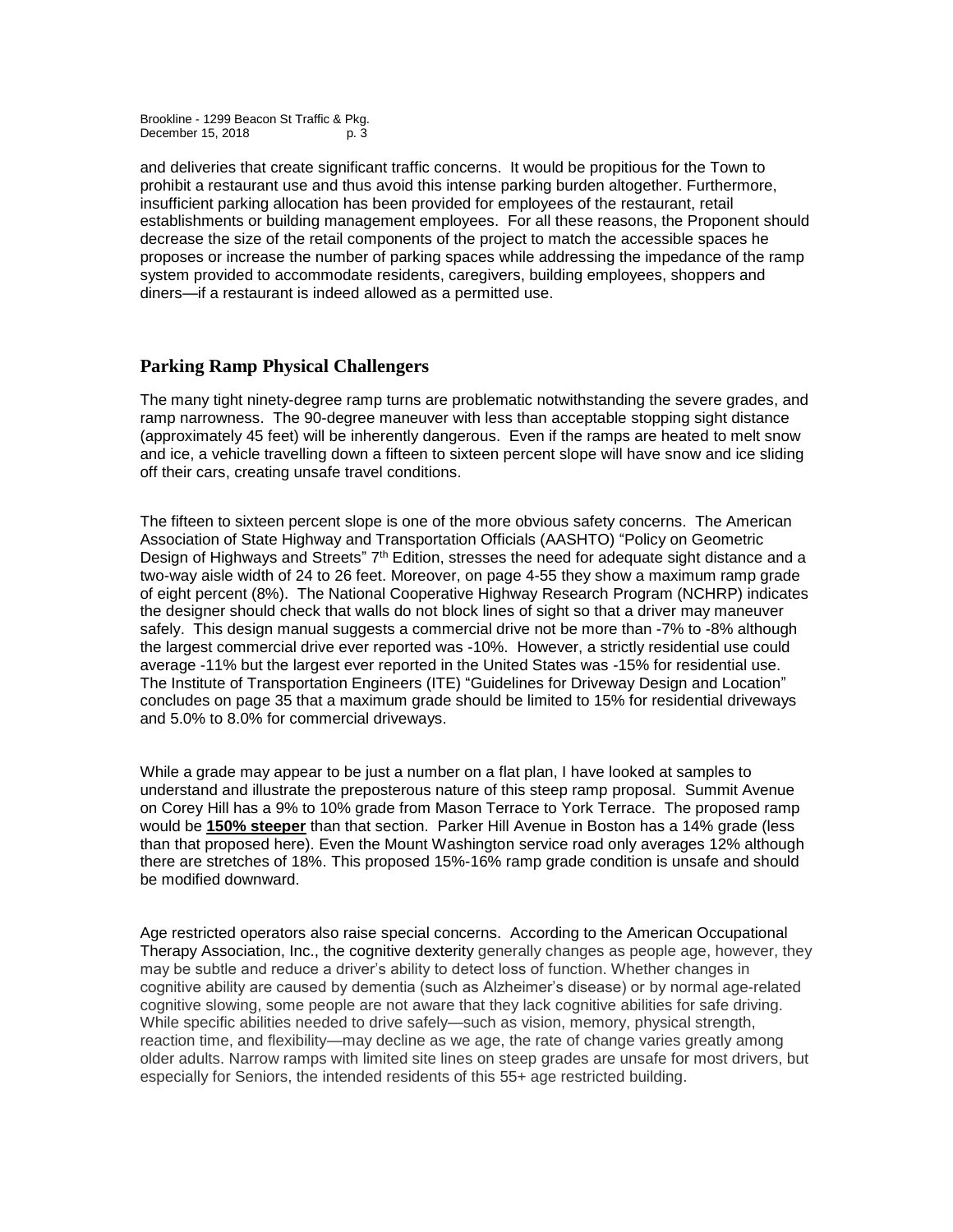#### **HP Surface Parking**

Most new projects, whether they be residential or commercial, include some HP spaces on grade for short visits or by physically challenged clientele. If all HP spaces are internal via the ramped garage structure, some may choose to park on-street or in another businesses open air surface parking lot. The Proponent should provide HP surface parking on his own site for customers and residents of their building.

According to the Massachusetts Office on Disability, HP spaces should be in a level location providing the shortest safe, accessible route of travel to an accessible entrance. Moreover, approximately six accessible spaces are needed, requiring accommodation for larger accessible vans. The lack of surface van parking under this program means that vans would now have to utilize the tight ramp system and be unable to safely do so, The Proponent should provide surface accessible parking and the site should be designed to provide such surface parking. If HP and general parking spaces are extremely difficult to access, one has to ask are they really provided. No parking waiver should be granted to anyone who seeks to serve a Senior population who is quite likely to need these accessible surface spaces.

## **Loading, Delivery, and Rubbish Removal**

The very large restaurant use presents specific traffic and parking demands not normally common in a specialty retail setting. Some large restaurants include entertainment ensembles', while others cater to the younger clientele with large bars and appetizers or starter dishes where people gather and meet. Either way, there is normally a larger daily delivery of fresh food and daily food waste rubbish demand than would be at a specialty retail store. The proponent should present data showing that the two loading bays provided would be sufficient to serve the residential, retail, and restaurant uses without idling on Sewall Avenue creating unsafe conditions, while they are awaiting room at the loading dock, especially in the morning when postal trucks seem to be everywhere. Furthermore, for each of these site deliveries or pickups, it appears that the driver would need to back up a truck from one-way Sewall Avenue across the sidewalk, creating another safety problem. The site circulation should be redesigned to allow for better access for service vehicles.

## **Livery Provisions Drop-offs**

If parking supply waivers are considered, there should be on-site provisions for passenger pickup for the eighty residential age-restricted dwelling units, Brookline's "Elder Bus", the "Brookline Elder Taxi System" (BETS), MBTA's "The Ride", and the H.E.L.P. program which provides escorts and limited transportation. A lay-by area is needed so that these passenger pickups can occur while vehicular traffic can continue through the site, or an emergency vehicle can enter the site at the same time as one of the pickup vehicles is awaiting its passengers, or discharging passengers. Nowadays, there has been an increase in package delivery through Amazon and the like, as well as groceries and prepared food from ordering on-line. While this shift in errands may have reduced the number of personal vehicle trips, it has increased the demand on the project's service area to provide room for the increased trucks, buses, and livery vehicles. Having delivery and service trucks back into the site also creates unsafe conditions.